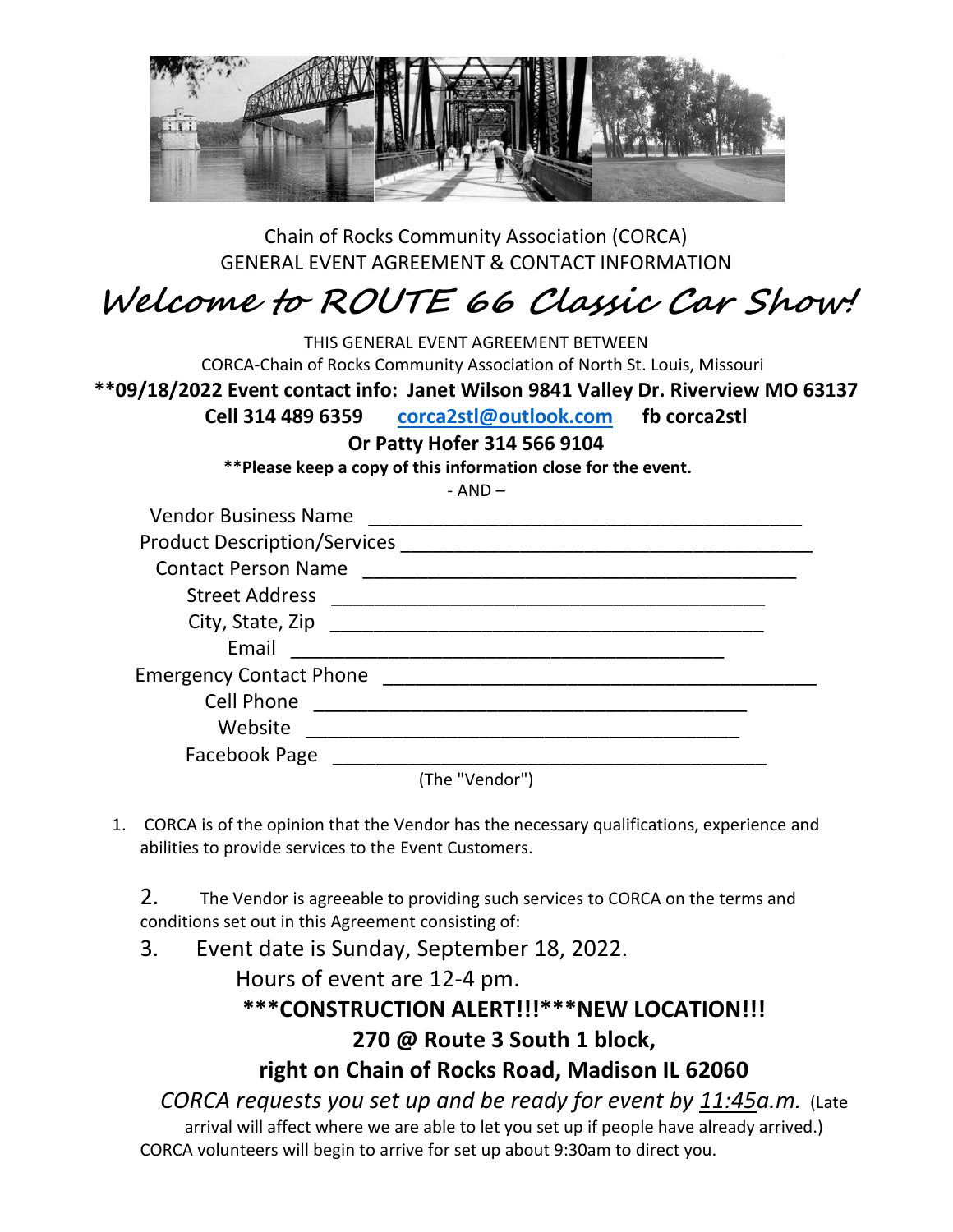**Mail your \$10.00 reservation fee to Janet Wilson, 9841 Valley Dr., Riverview MO 63137***. (Fee waived for registered non-for-profit organizations, proof may be required.)*

- 4. The Vendor agrees to provide all materials required to participate in event. This includes any tables, signage, or equipment needed. There is no potable water or electricity available. Sometimes vendors have issues with internet coverage for credit card sales, please plan ahead.
- 5. There is limited security, CORCA encourages you to please practice safe handling procedures with cash and product. CORCA is not responsible for damage, theft, or injury.
- 6. If preparing or serving foods and/or beverages, the Vendor agrees to acquire all health/fire permits and insurance coverage required for their own specific booth and follow all procedures specified by those agencies.
- 7. This event may be photographed, and video/sound recorded. Images may be used by Chain of Rocks Community Association in social media and promotional materials available to the general public now and in the future. By entering the area, you consent to being captured in images and sound recordings for use in media for personal and commercial gain. CORCA understands you may use your own photos & recordings from our event for same purposes.
- 8. Please use your sources of media and networking to inform your customers of the event to help make it successful for us all. Please explain your product so we don't have duplicate vendors.
- 9. Please provide a description of your product/service for our press release and event page:

#### **I agree to these terms and conditions. I am committed to showing up at the event 8/29/2021.**

\_\_\_\_\_\_\_\_\_\_\_\_\_\_\_\_\_\_\_\_\_\_\_\_\_\_\_\_\_\_\_\_\_\_\_\_\_\_\_\_\_\_\_\_\_\_\_\_\_\_\_\_\_\_\_Date\_\_\_\_\_\_\_\_\_\_\_\_\_\_\_\_\_

Please sign and return your form by mail with \$10 nonrefundable fee, or email ASAP so we have your contact info on file. Please like our fb event page: corca2stl and post updates for us!

Thank you for your participation in our event! We hope this is a successful venture for all participants and assists in creating a vibrant and growing neighborhood. If you have any questions, please contact us. We welcome feedback at the end of the event to assess and improve.